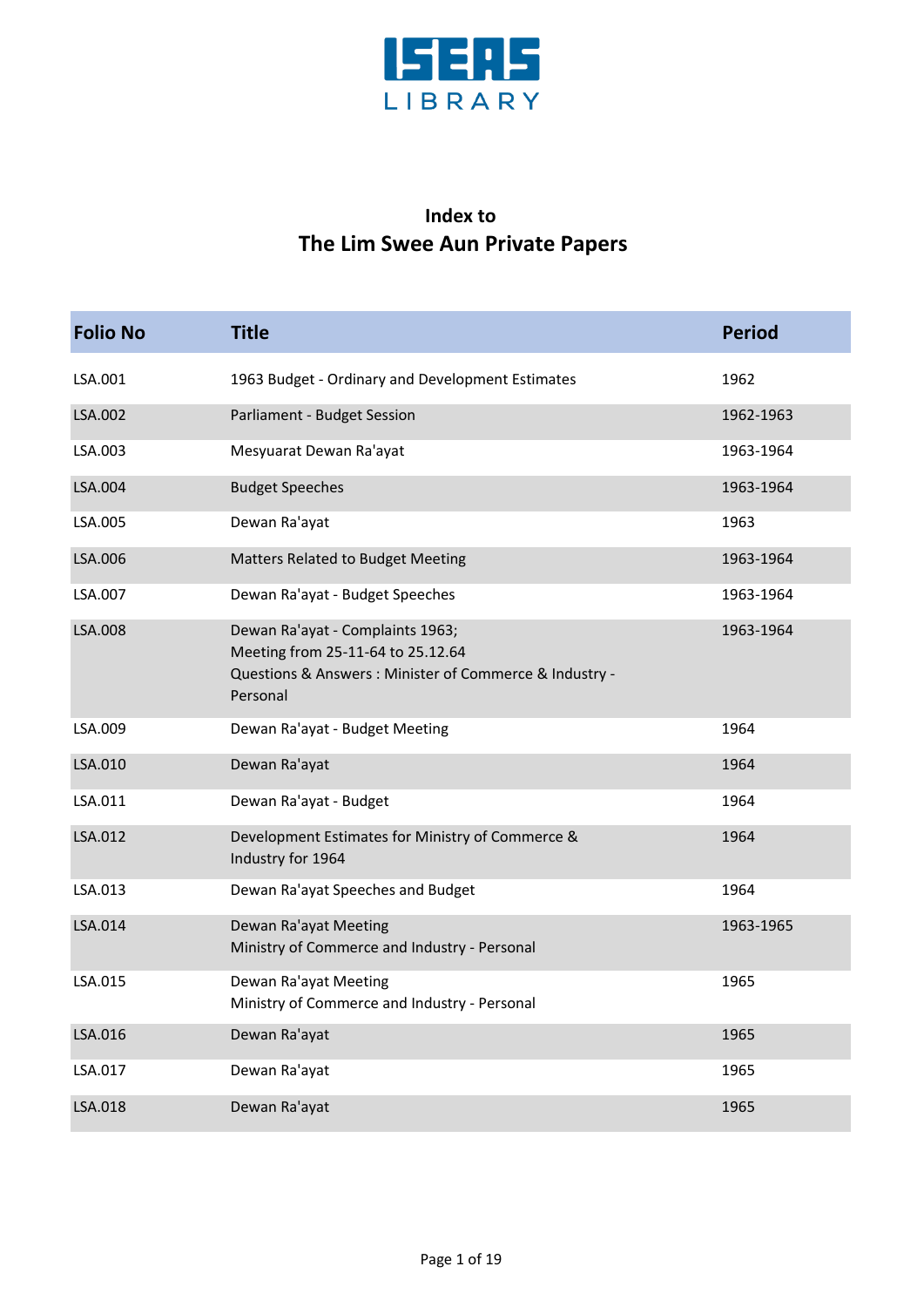

| <b>Folio No</b> | <b>Title</b>                                                                                  | <b>Period</b> |
|-----------------|-----------------------------------------------------------------------------------------------|---------------|
| LSA.019         | Dewan Ra'ayat Oral Answers                                                                    | 1965-1966     |
| LSA.020         | Dewan Ra'ayat - Budget                                                                        | 1965-1966     |
| LSA.021         | Dewan Ra'ayat                                                                                 | 1965          |
| LSA.022         | Dewan Ra'ayat Meeting and Questions & Answers<br>Minister of Commerce and Industry - Personal | 1966          |
| LSA.023         | Dewan Ra'ayat Meeting and Questions & Answers<br>Minister of Commerce and Industry - Personal | 1966          |
| LSA.024         | Dewan Ra'ayat Meeting and Papers (Misc)<br>Minister of Commerce and Industry - Personal       | 1966          |
| LSA.025         | Dewan Ra'ayat                                                                                 | 1966          |
| LSA.026         | <b>Local Government and Housing</b>                                                           | 1967          |
| LSA.027         | Dewan Ra'ayat Meeting<br>Questions & Answers Ministry of Commerce and Industry -<br>Personal  | 1967          |
| LSA.028         | <b>Higher Education Planning Committee</b>                                                    | 1967          |
| LSA.029         | Dewan Ra'ayat Meeting<br>Questions & Answers Ministry of Commerce and Industry -<br>Personal  | 1967          |
| LSA.030         | Dewan Ra'ayat                                                                                 | 1967          |
| LSA.031         | Dewan Ra'ayat                                                                                 | 1967          |
| LSA.032         | Budget 1967                                                                                   | 1967          |
| LSA.033         | Speech by the Hon'ble the Minister of Finance - Budget<br>1967                                | 1967          |
| LSA.034         | Dewan Ra'ayat Meeting<br>Questions & Answers Ministry of Commerce and Industry -<br>Personal  | 1967          |
| LSA.035         | Dewan Ra'ayat Meeting<br>Questions & Answers Ministry of Commerce and Industry -<br>Personal  | 1967          |
| LSA.036         | Budget 1968                                                                                   | 1968          |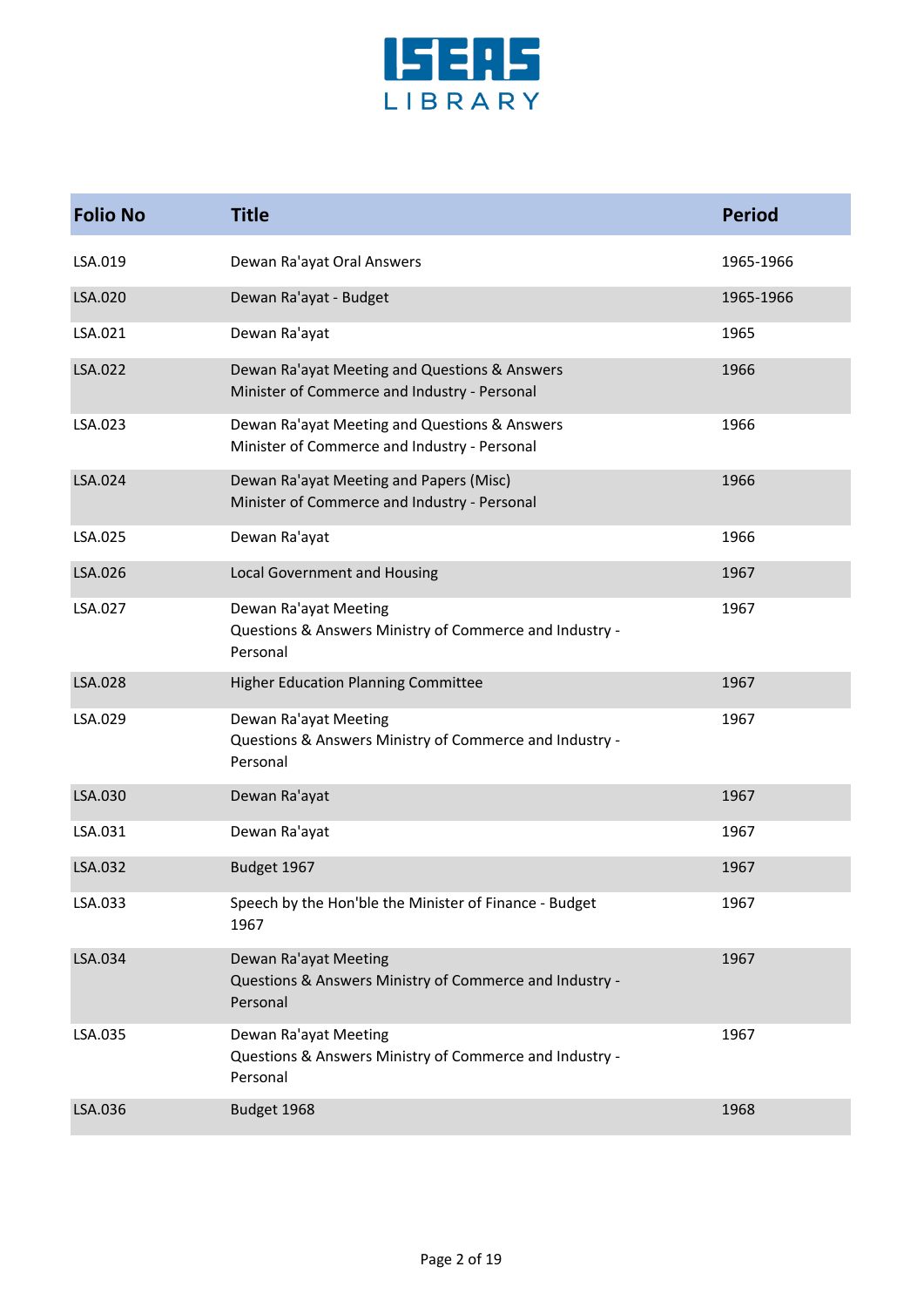

| <b>Folio No</b> | <b>Title</b>                                                                                                                                          | <b>Period</b> |
|-----------------|-------------------------------------------------------------------------------------------------------------------------------------------------------|---------------|
| LSA.037         | Dewan Ra'ayat Meeting - Yang Berhormat Enche Ahmad<br>bin Arshad re: Effects of Confrontation on the Value of<br>Trade Between Malaysia and Indonesia | 1966          |
| LSA.038         | Activities of the Ministry of Commerce and Industry                                                                                                   | 1968          |
| LSA.039         | Deputy President                                                                                                                                      | 1968          |
| LSA.040         | Dewan Ra'ayat Budget                                                                                                                                  | 1968          |
| LSA.041         | Dewan Ra'ayat                                                                                                                                         | 1968-1969     |
| LSA.042         | Dewan Ra'ayat Meeting<br>Questions & Answers Ministry of Commerce and Industry -<br>Personal                                                          | 1969          |
| LSA.043         | Dewan Ra'ayat Budget                                                                                                                                  | 1969          |
| LSA.044         | Y.B. Dr Lim Swee Aun Speeches                                                                                                                         | 1962-63       |
| LSA.045         | Speeches at Grand Alliance Convention                                                                                                                 | 1963          |
| LSA.046         | Speeches & Notes                                                                                                                                      | 1963          |
| LSA.047         | Speeches                                                                                                                                              | 1964          |
| LSA.048         | Parliament Speech                                                                                                                                     | 1964          |
| LSA.049         | Perkara - Speeches                                                                                                                                    | 1965          |
| LSA.051         | Speeches                                                                                                                                              | 1966          |
| LSA.053         | Speeches                                                                                                                                              | 1967          |
| LSA.054         | Speeches                                                                                                                                              | 1968          |
| LSA.055         | Speeches                                                                                                                                              | 1969-1971     |
| LSA.056         | Speeches & some early handwritten notes, Speeches and<br>Letters                                                                                      | 1967-1972     |
| LSA.057         | Speeches & Handwritten Notes                                                                                                                          | 1964-1970     |
| LSA.058         | Ministerial Meeting of GATT                                                                                                                           | 1963          |
| LSA.059         | Conference of Menteri2 Besar dan Ketua-ketua Menteri -<br><b>Agenda Papers</b>                                                                        | 1963          |
| LSA.060         | Kamunting Industrial Area                                                                                                                             | 1963-1967     |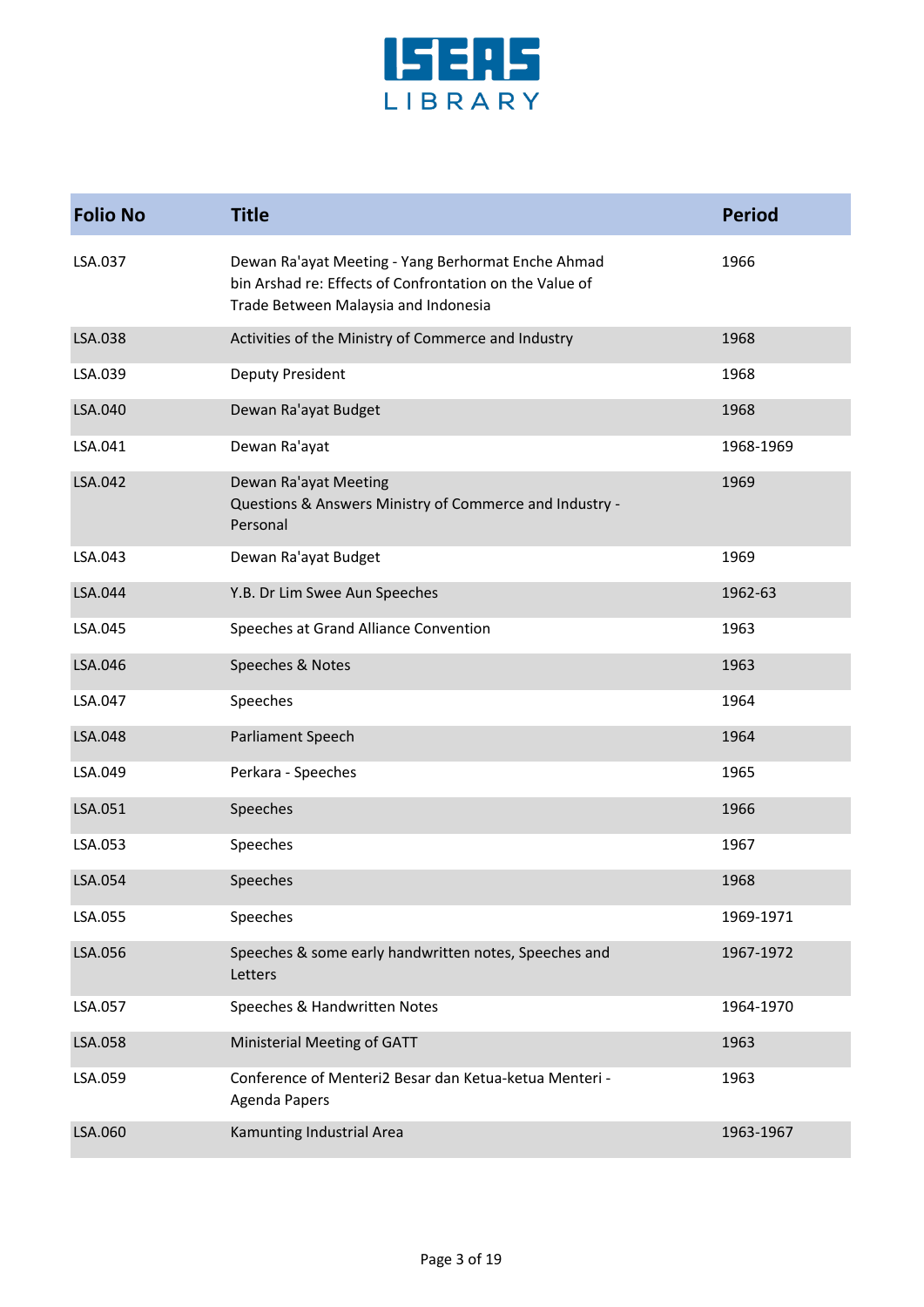

| <b>Folio No</b> | <b>Title</b>                                                                                                         | <b>Period</b> |
|-----------------|----------------------------------------------------------------------------------------------------------------------|---------------|
| LSA.061         | Rubber Research Institute Planters' Conference                                                                       | 1964          |
| LSA.062         | Commonwealth Trade Ministers Conference                                                                              | 1966          |
| LSA.063         | Personal Correspondences                                                                                             | 1965-1966     |
| LSA.064         | Common Currency and Banking Arrangements with<br>Singapore                                                           | 1966          |
| LSA.065         | Messages & Articles                                                                                                  | 1965          |
| LSA.066         | Messages & Correspondences                                                                                           | 1962-1966     |
| LSA.067         | Parliamentary Group (Commerce & Industry)                                                                            | 1964-1966     |
| LSA.068         | Larut dan Matang, Taiping & Pegawai Kemajuan Negeri,<br>Perak                                                        | 1965-1966     |
| LSA.069         | Minister Correspondence - Y.T.M Tunku Abdul Rahman<br>Putra Al-Haj, K.O.M.                                           | 1968-1969     |
| LSA.070         | Menteri Muda Hal Ehwal Dalam Negeri - Y.B. Tuan Haji<br>Abd. Razak bin Hussein, Timbalan Perdana Menteri<br>Malaysia | 1966-1969     |
| LSA.071         | Correspondence from Sabah & Sarawak                                                                                  | 1966-1968     |
| LSA.072         | 2nd Economic Committee of the Cabinet (Jawatan Kuasa<br>Ekonomi Kabinet Meshuarat Yang Ke-Dua)                       | 1968          |
| LSA.073         | Commission on International Development<br>Assistance                                                                | 1969          |
| LSA.074         | Lim Swee Aun's Letters from Abroad & Other Papers<br>(Original & Photostats)                                         | 1950-1964     |
| LSA.075         | Ordinances                                                                                                           | 1953-1958     |
| LSA.076         | Siaran Akhbar, Messages & Article                                                                                    | 1964          |
| LSA.077         | Kuala Lumpur Day Nursery                                                                                             | 1964-1965     |
| LSA.078         | Separation of Singapore from Malaysia                                                                                | 1965-1966     |
| LSA.079         | National Language Bill Issue                                                                                         | 1967          |
| LSA.080         | Personalities in Sarawak                                                                                             |               |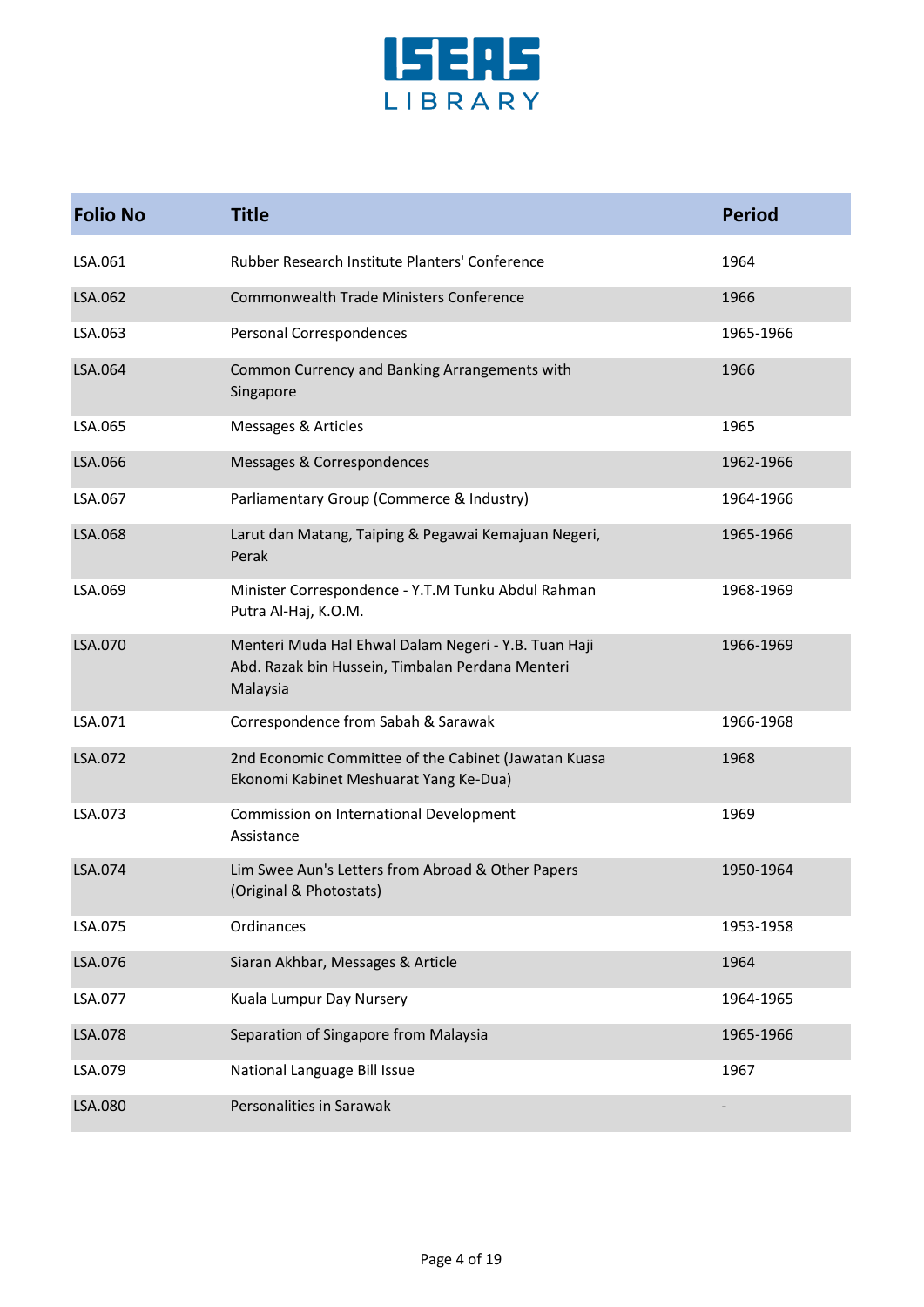

| <b>Folio No</b> | <b>Title</b>                                                                                                    | <b>Period</b> |
|-----------------|-----------------------------------------------------------------------------------------------------------------|---------------|
| LSA.081         | MCA Resolutions (MCI's Visit to Sarawak 10-14 Nov 1966)                                                         | 1966          |
| LSA.082         | <b>Statistics and Companies</b>                                                                                 | 1966-1969     |
| LSA.083         | First Malaysia Plan - Economic Position and Prospects                                                           | 1966-1970     |
| LSA.084         | Colombo Plan Meeting at Rangoon                                                                                 | 1967          |
| LSA.085         | Malaysia/Indonesia Trade - Official Visit of P.M. to<br>Indonesia                                               | 1968          |
| LSA.086         | Ministry of Commerce and Industry, 25th Session -<br>Singapore                                                  | 1969          |
| LSA.087         | Pearson Commission: Singapore                                                                                   | 1969          |
| LSA.088         | Tuanku Hajjah Budriah Creche, Kuala Lumpur                                                                      | 1964-1970     |
| LSA.089         | Tuanku Hajjah Budriah Creche, Kuala Lumpur<br>(Correspondences, Minutes, News Clippings)                        | 1964-1968     |
| LSA.090         | Imports and Exports from and to or via Singapore                                                                | 1963-1964     |
| LSA.091         | Second Malaysia Plan                                                                                            | 1971-1975     |
| LSA.092         | <b>Sarawak Chinese Association</b>                                                                              | 1964-1968     |
| LSA.093         | MCI's visit to Kuching & Sibu                                                                                   | 1964-1965     |
| LSA.094         | Political - Secret Visit to Sabah (Meeting with Goh Keng<br>Swee 9 Mar 1965) including press reports & comments | 1965          |
| LSA.095         | Sarawak Alliance - Crisis                                                                                       | 1965          |
| LSA.096         | Brief on Topics for Discussion with Leaders of Delegation to<br>the 19th Colombo Plan Meeting in Seoul          | 1968          |
| LSA.097         | <b>Grand Alliance of Malaysia</b>                                                                               | 1963          |
| LSA.098         | Malaysian Alliance Convention                                                                                   | 1965          |
| LSA.099         | Malaysian Alliance National Council                                                                             | 1965-1969     |
| LSA.100         | Alliance Headquarters: Research Bureau                                                                          | 1966          |
| LSA.101         | Malayan Alliance Executive Committee                                                                            | 1966-1969     |
| LSA.102         | Inche Goh Chok Sam, Taiping (Correspondences)                                                                   | 1966-1969     |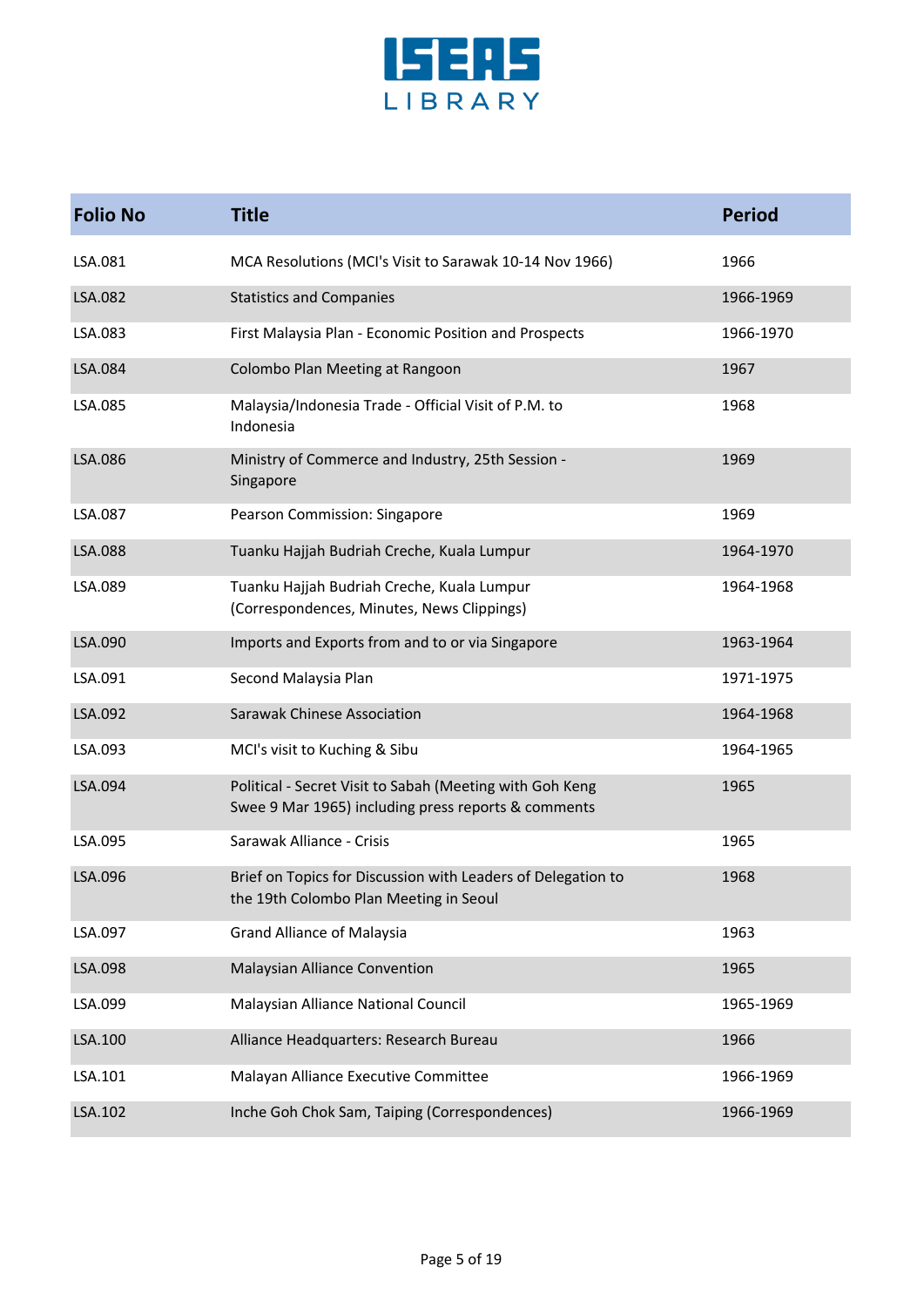

| <b>Folio No</b> | <b>Title</b>                                                                                                                                           | <b>Period</b> |
|-----------------|--------------------------------------------------------------------------------------------------------------------------------------------------------|---------------|
| LSA.103         | Teaching of English in Chinese Schools (MCA Matters)                                                                                                   | 1963          |
| LSA.104         | Amended Papers - MCA Seminar of Secretaries and<br><b>Publicity Officers</b>                                                                           | 1964          |
| LSA.105         | <b>MCA Council of Elders</b>                                                                                                                           | 1964-1966     |
| LSA.106         | MCA, correspondence with Bernard Lu with attached copy<br>of "The Struggle for Proletarian Hegemony During the<br>Period of New Democratic Revolution" | 1965          |
| LSA.107         | MCA Papers and Amendment to Constitution for Dr Lim                                                                                                    | 1965-1966     |
| LSA.108         | MCA President's Committee (Correspondences)                                                                                                            | 1963-1969     |
| LSA.109         | Recommendations for an Amendment of the MCA<br>Constitution and the Rules of the Youth Section                                                         | 1964-1969     |
| LSA.110         | <b>MCA Publicity</b>                                                                                                                                   | 1967-1969     |
| LSA.111         | MCA - Tunku Abdul Rahman College - the Malay Press<br>Digest, Press Statements & Miscellanous                                                          | 1968-1969     |
| LSA.112         | MCA - Secretary General                                                                                                                                | 1968-1969     |
| LSA.113         | Alliance Candidature Committee & Misc Correspondence                                                                                                   | 1968          |
| LSA.114         | Alliance Candidature Committee, Misc Correspondence &<br>1969 Elections                                                                                | 1969          |
| LSA.115         | FAMA (Federal Agricultural Marketing Authority Act)                                                                                                    | 1965-1969     |
| LSA.116         | Papers from Political Secretary to the Minister of Finance                                                                                             | 1965          |
| LSA.117         | <b>Employment Restriction Bill</b>                                                                                                                     | 1968          |
| LSA.118         | Kongres Ekonomi Bumiputra                                                                                                                              | 1965          |
| LSA.119         | Incident at Kalabakan                                                                                                                                  | 1964          |
| LSA.120         | Elections - Programme for Public Rallies                                                                                                               | 1964          |
| LSA.121         | Elections - Programme for Public Rallies                                                                                                               | 1969          |
| LSA.122         | <b>Taiping Boys Home</b>                                                                                                                               | 1951-1956     |
| LSA.123         | Corruption in Malaya                                                                                                                                   | 1958-1967     |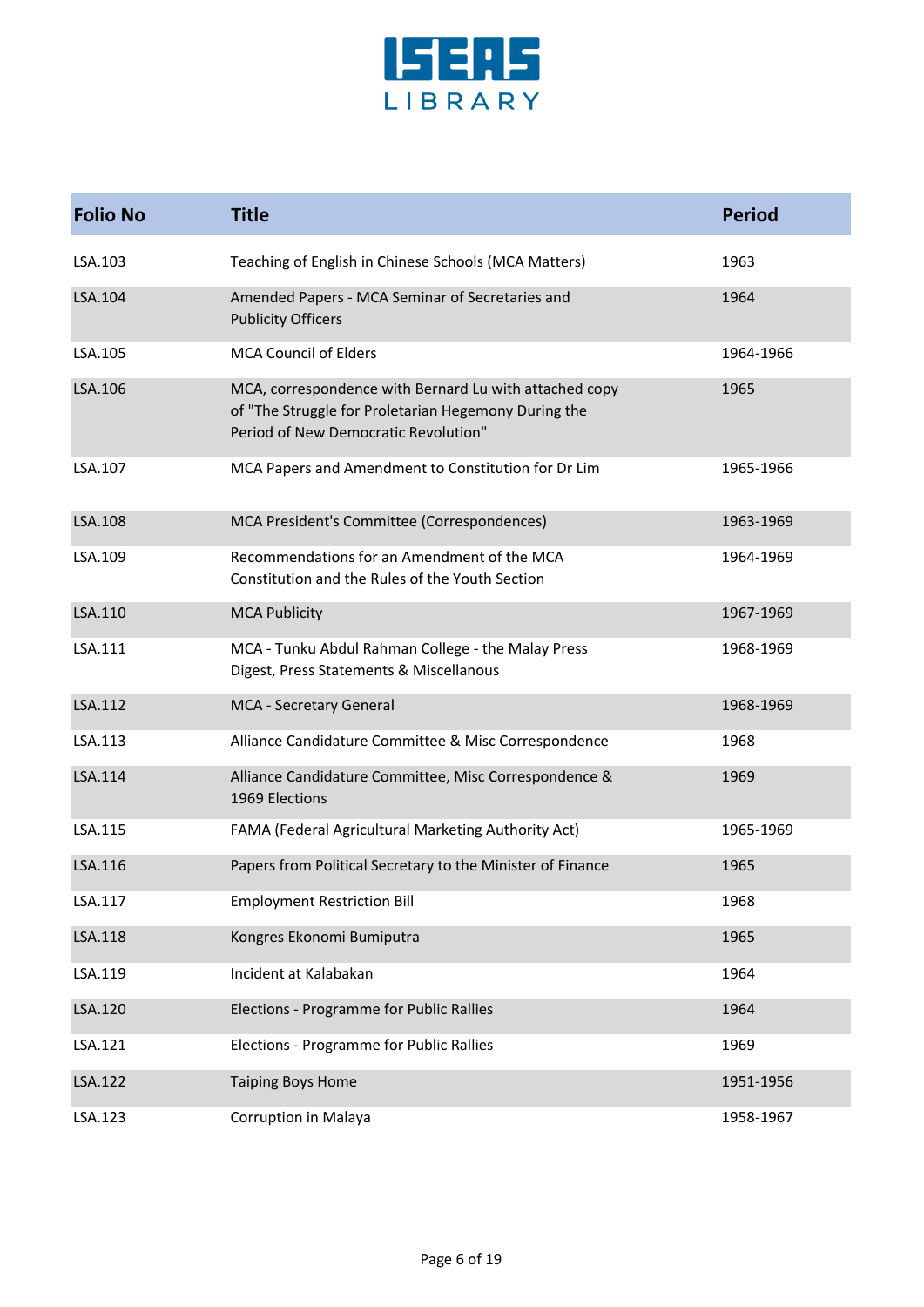

| <b>Folio No</b> | <b>Title</b>                                                                                                                                                               | <b>Period</b> |
|-----------------|----------------------------------------------------------------------------------------------------------------------------------------------------------------------------|---------------|
| LSA.124         | <b>Employment Exchange Service, Taiping</b>                                                                                                                                | 1961-1962     |
| LSA.125         | Senior Government Officers Association                                                                                                                                     | 1962          |
| LSA.126         | Personal and Official Correspondences                                                                                                                                      | 1962-1963     |
| LSA.127         | Personal and Official Correspondences                                                                                                                                      | 1963-1964     |
| LSA.129         | Personal and Official Correspondences                                                                                                                                      | 1966-1968     |
| LSA.130         | Personal and Official Correspondences                                                                                                                                      | 1965-1969     |
| LSA.131         | Personal and Official Correspondences                                                                                                                                      | 1968-1969     |
| LSA.132         | YWCA, Women's Int'l Club, Ideal Home Exhibition &<br>Committee                                                                                                             | 1966-1967     |
| LSA.133         | Meeting of Alliance Parliamentary Groups, Income Tax<br>Amendment Bill, 1960 & Memorandum Committee of<br><b>Officials</b>                                                 | 1959-1962     |
| LSA.134         | Speech LSA 2nd Reading Companies Bill, Co's Bill 1964 &<br><b>Unit Trusts</b>                                                                                              | 1964-1965     |
| LSA.135         | 2nd Reading of Bill to Amend Rubber Industry (Replanting)<br><b>Fund Ordinance</b>                                                                                         | 1965          |
| LSA.136         | Rubber Ind Replanting Fund Ordinance(Amendments),<br>Progress of Smallholders Replanting under Subsidised<br>Schemes, Emergency Measures Taken For Outbreak in<br>Langkawi | 1966          |
| LSA.137         | Papers on Rubber-Measures to Restore Confidence in<br>World Rubber (Crisis)                                                                                                | 1967          |
| LSA.138         | Rubber Crisis-US Release of Stockpile-Reduce Rubber<br>prices                                                                                                              | 1967          |
| LSA.139         | Rubber Crisis-US Release of Stockpile-Reduce Rubber<br>prices                                                                                                              | 1967          |
| LSA.140         | Rubber Crisis-US Release of Stockpile-Reduce Rubber<br>prices                                                                                                              | 1968          |
| LSA.141         | Price/ Cost of Rubber                                                                                                                                                      | 1967-1968     |
| LSA.142         | New Rubber Processes                                                                                                                                                       | 1968          |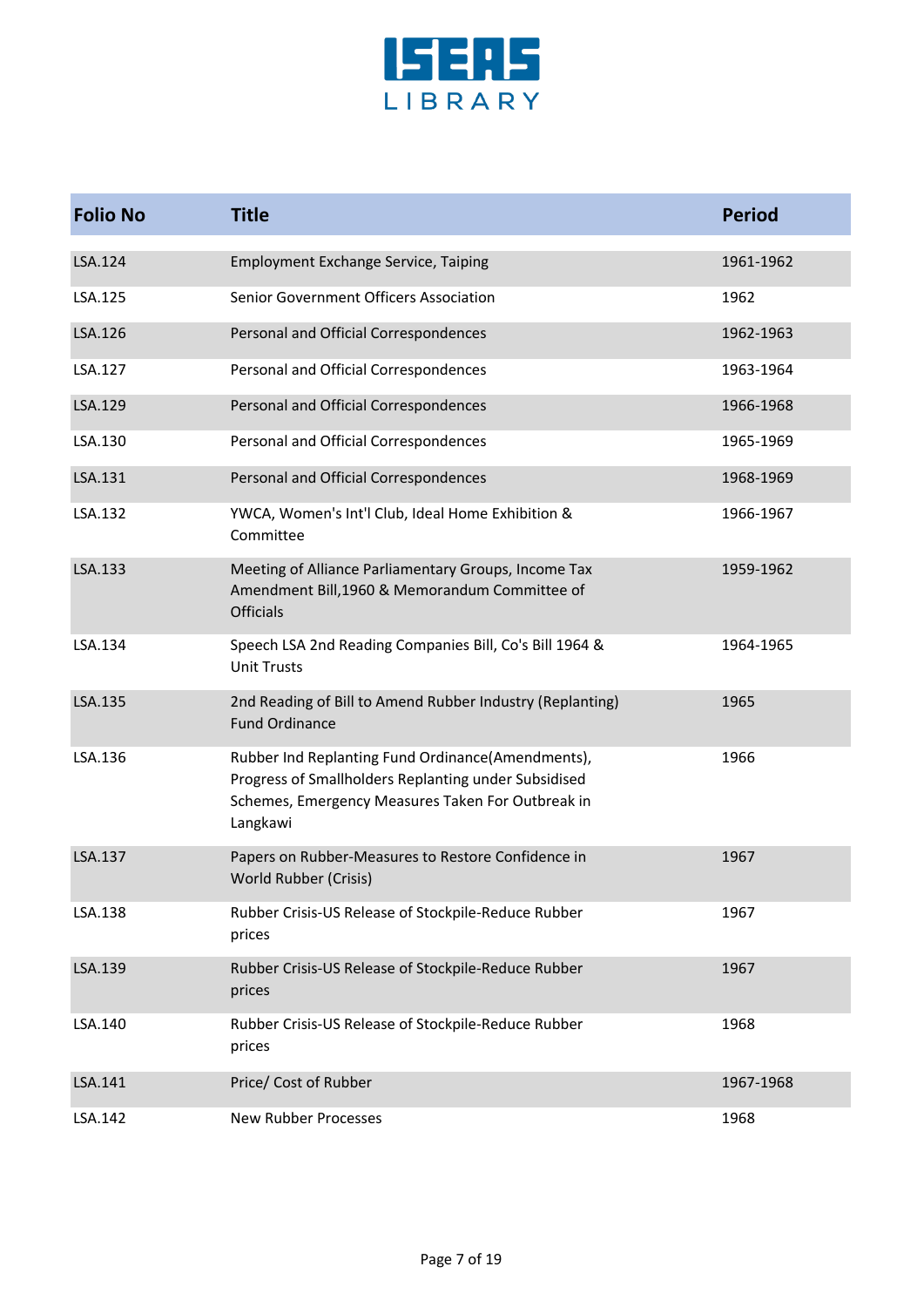

| <b>Folio No</b> | <b>Title</b>                                                                                                                               | <b>Period</b> |
|-----------------|--------------------------------------------------------------------------------------------------------------------------------------------|---------------|
| LSA.143         | Rubber-Correspondences with Bateman(Malayan Rubber<br>Fund Board-K/L)                                                                      | 1968-1969     |
| LSA.144         | Rubber-Miscellaneous                                                                                                                       | 1968-1969     |
| LSA.145         | Dr LSA's Article "Rubber & M'sian Economy-Implications of<br>Declining Prices" requested by Ohio University                                | 1968-1969     |
| LSA.146         | Economic & Financial Position/ Devt of Malaysia &<br>Economic Consequences of Separation from Spore                                        | 1966          |
| LSA.147         | Economic Policy of Malaysia/Economic Consequences of<br>Separation of Singapore from Malaysia & Talk by LSA at<br>University of Malaya     | 1965          |
| LSA.148         | Y.B. Mentari Talk over Radio"Progress of Industrial<br>Development 1957 to 1965                                                            | 1966          |
| LSA.149         | Industrial Growth & World Trade-by A. Maizels                                                                                              | 1959          |
| LSA.150         | Resettlement of Persons Displaced by Larut Tin Fields<br>Mining Operations In Taiping                                                      | 1947-1955     |
| LSA.151         | Minutes of Town Board Meeting Larut & Matang                                                                                               | 1950-1952     |
| LSA.152         | Motor Vehicle Assembly                                                                                                                     | 1968          |
| LSA.153         | Motor Vehicle Assembly                                                                                                                     | 1969          |
| LSA.154         | An Appeal for Clemency & Justice By Tan Chong & Sons<br>Motor Co Sdn Bhd                                                                   | 1967-1968     |
| LSA.155         | Hamzah Alang                                                                                                                               | 1965          |
| LSA.156         | Letters of Congratulations for PMN Award (Panglima<br>Mangku Negara Award Conferred to LSA by His Majesty<br>The Yang di Pertuan Agong))   | 1968          |
| LSA.157         | Minutes of Conference of Chief Education Officers in KL on<br>10 & 11 Nov 1954 & Financial Implications of Govt<br><b>Education Policy</b> | 1954          |
| LSA.158         | Parliament-Brief for MCI on Motion to Extend "The Life of<br>the Tin Industry (R&D) Ordinance 1953".                                       | 1963          |
| LSA.159         | Chinese In Malaysia                                                                                                                        | 1965          |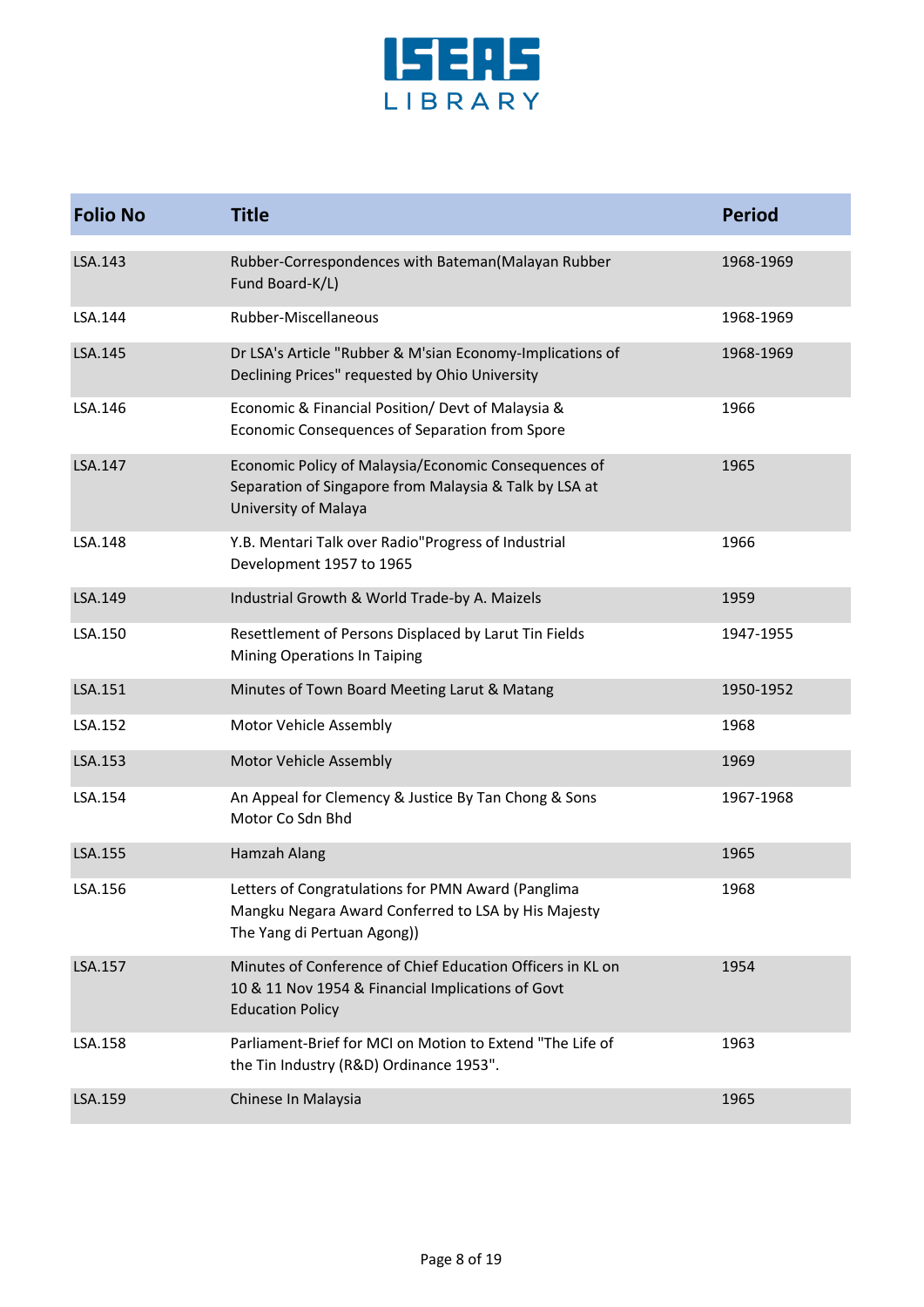

| <b>Folio No</b> | <b>Title</b>                                                                                                                                                    | <b>Period</b> |
|-----------------|-----------------------------------------------------------------------------------------------------------------------------------------------------------------|---------------|
| LSA.160         | Department of Agriculture, Forest Dept & Land & Survey<br>Dept (Brief)                                                                                          | 1966-1967     |
| LSA.161         | Perlis Plantations Berhad (Agricultural Operations Costs)                                                                                                       | 1971          |
| LSA.162         | Singapore Ban on British Textiles & Specific Licensing on<br><b>Dutch Goods</b>                                                                                 | 1964          |
| LSA.163         | The United Nations Conference on Trade & Development                                                                                                            | 1964          |
| LSA.164         | Devaluation of Sterling Pound                                                                                                                                   | 1967          |
| LSA.165         | Dr LSA's Visits Programme (M'sia and Overseas)                                                                                                                  | 1962-1968     |
| LSA.166         | Ministerial Meeting of the Group of 77 Algiers, African<br>Declaration of Algiers & Bangkok Declaration                                                         | 1967          |
| LSA.167         | Fixed Deposits (Bank)                                                                                                                                           | 1962-1966     |
| LSA.168         | Get Well Soon Cards, Telegrams Letters for Dr LSA<br>admitted to Hospital                                                                                       | 1967          |
| LSA.169         | <b>Malayan Constitutional Documents</b><br>(2nd Edition) Volume One                                                                                             | 1962          |
| LSA.170         | Metal Box Malaysia-Official Opening of the Technical<br>Engineering Services Building By Dr LSA                                                                 | 1965          |
| LSA.171         | Memorandum for establishment of Mara Institute of<br>Technology, Selangor                                                                                       | 1967-1972     |
| LSA.172         | List of Names-Pioneer & Non-Pioneer Companies, Banks,<br>Clinics, Donors, Rice Importers, Malay Companies &<br>Businessmen, Mining Companies, Factories Visited | 1964-1969     |
| LSA.173         | ECAFE (Economic Commission for Asia and the Far East)                                                                                                           | 1962-1963     |
| LSA.174         | ECAFE (Economic Commission for Asia and the Far East)                                                                                                           | 1965          |
| LSA.175         | ECAFE (Economic Commission for Asia and the Far East)                                                                                                           | 1965-1966     |
| LSA.176         | ECAFE (Economic Commission for Asia and the Far East)                                                                                                           | 1968          |
| LSA.177         | Sixth Form Entrance Exam                                                                                                                                        | 1965-1968     |
| LSA.178         | Brief Note on how 9 yrs of education can be assured for all<br>children                                                                                         | 1964          |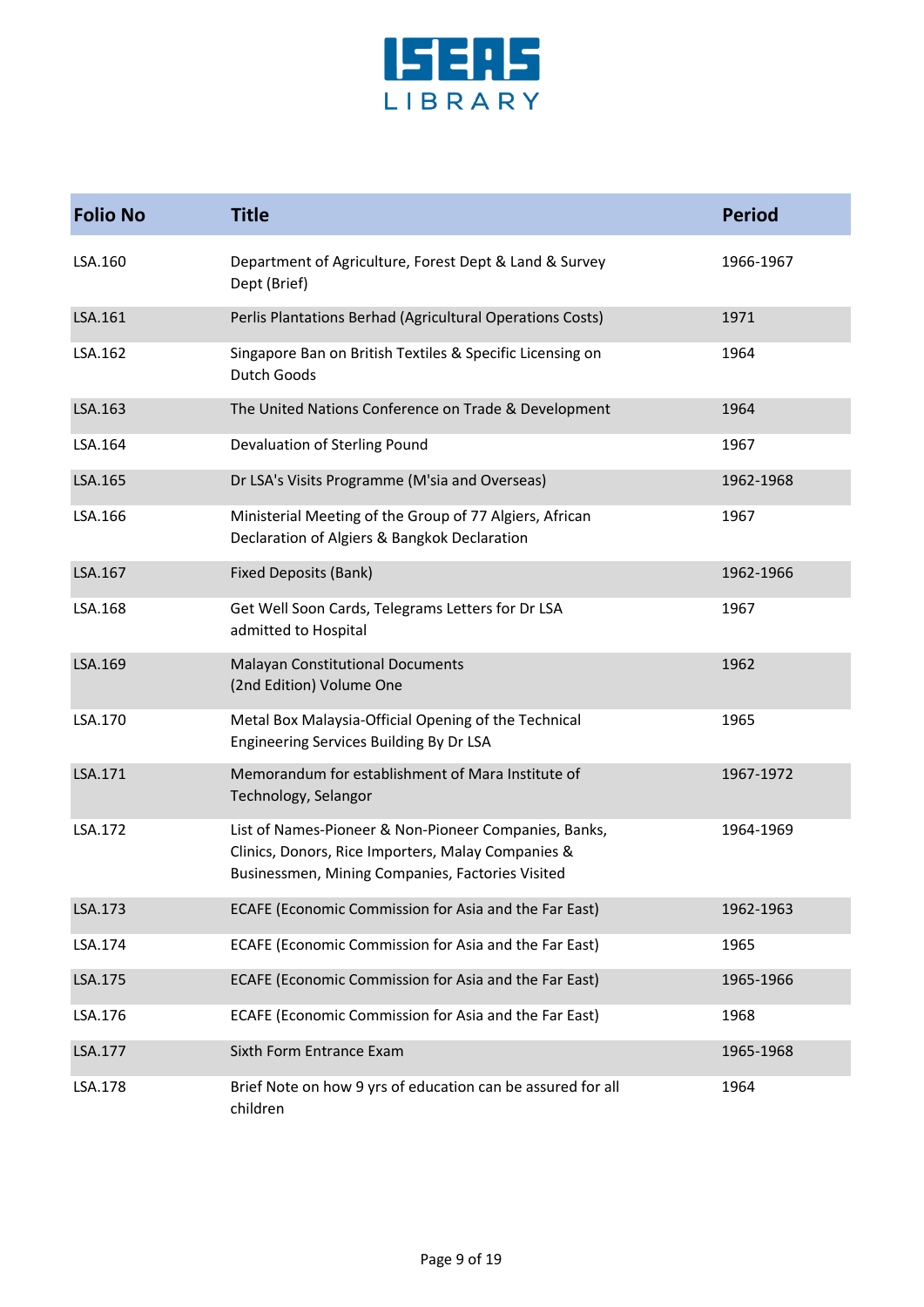

| <b>Folio No</b> | <b>Title</b>                                                                                                                         | <b>Period</b> |
|-----------------|--------------------------------------------------------------------------------------------------------------------------------------|---------------|
| LSA.179         | Hua Lian N.T. Sec School, Taiping                                                                                                    | 1961-1964     |
| LSA.180         | National Language(Students fail & unable to be promoted)                                                                             | 1963-1966     |
| LSA.181         | Dr LSA accused of sabotaging Tasek Estate                                                                                            | 1968          |
| LSA.182         | Correspondences from Rustim Manecksha                                                                                                | 1966-1970     |
| LSA.183         | Letters to Minister of Finance, Mr Tan Siew Sin and CC to<br>Dr LSA                                                                  | 1962-1966     |
| LSA.184         | Letters to Minister of Finance, Mr Tan Siew Sin and CC to<br>Dr LSA                                                                  | 1967          |
| LSA.185         | Letters to Minister of Finance, Mr Tan Siew Sin and CC to<br>Dr LSA                                                                  | 1968-1969     |
| LSA.186         | Credit Facilities for Importers and Dealers                                                                                          | 1965          |
| LSA.187         | Malaysia's Total Trade                                                                                                               | 1957-1969     |
| LSA.188         | Malaysia-The Economic Promise & Tasks Ahead by DR LSA<br>& US Surplus Stockpile Release & The Problems Faced by<br>the Malaysian Tin | 1963          |
| LSA.189         | Malaysia Trade Statistics                                                                                                            | 1967-1968     |
| LSA.190         | Malaysia's External Trade (excludes trade between Sabah,<br>Sarawak & States of Malaya)                                              | 1968-1969     |
| LSA.191         | Basic Arrangement on Border Crossing between Malaysia<br>& Republic of Indonesia                                                     | 1967          |
| LSA.192         | Second Reading of Tin Industry (Research &<br>Development)(Amendment) Bill                                                           | 1966          |
| LSA.193         | Speeches by Lee Kuan Yew                                                                                                             | 1965          |
| LSA.194         | Letters from MCA to Dr LSA (Political-PAP)                                                                                           | 1965          |
| LSA.195         | Magazine titled "Hemisphere" Jun 1965                                                                                                | 1965          |
| LSA.196         | Dr LSA's Handwritten Chinese Biography                                                                                               | 1963          |
| LSA.197         | Miscellaneous-Invitations for Wedding                                                                                                | 1968-1969     |
| LSA.198         | Board of Visitors to Taiping Hospital                                                                                                | 1951-1954     |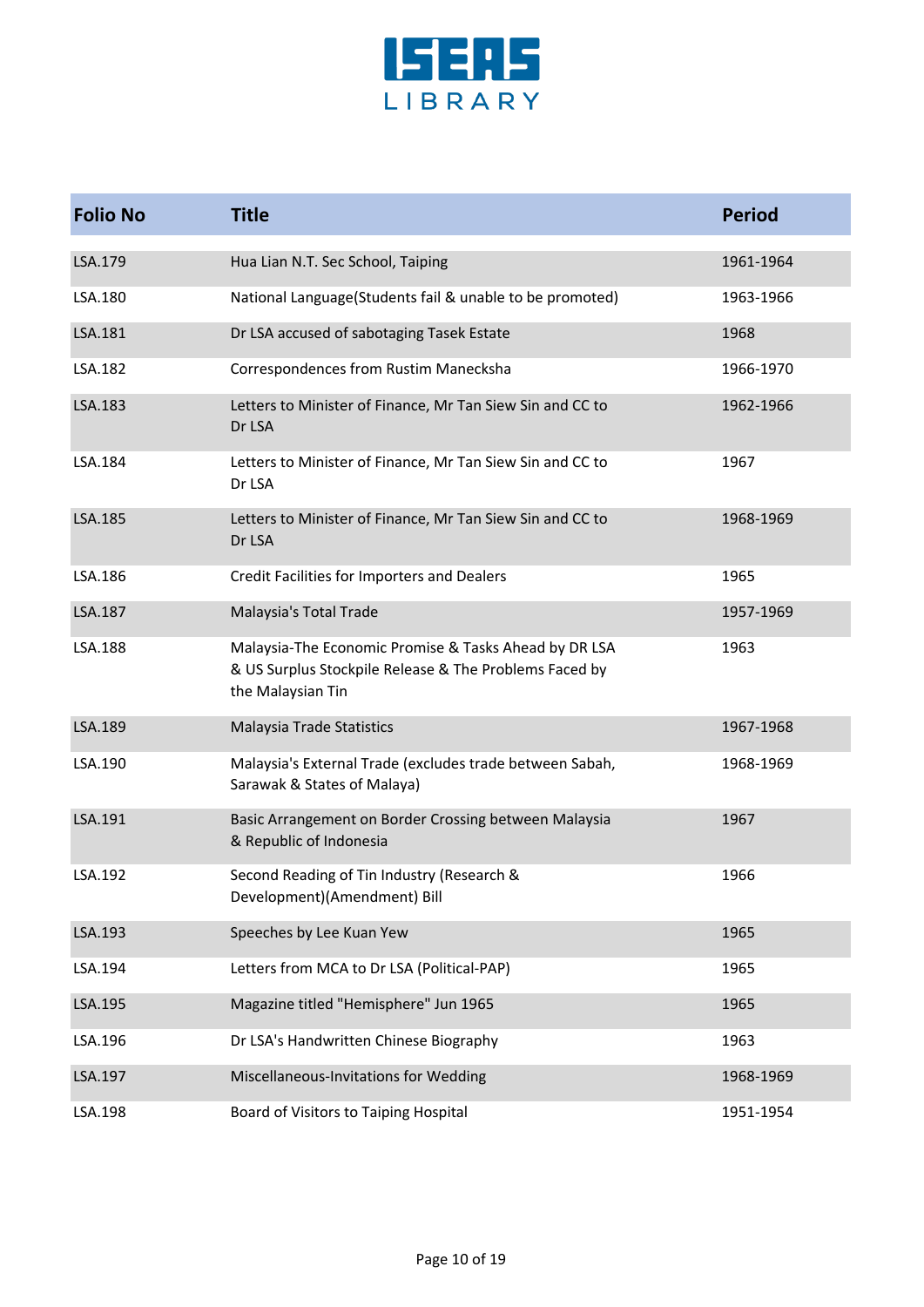

| <b>Folio No</b> | <b>Title</b>                                                                                                                                 | <b>Period</b> |
|-----------------|----------------------------------------------------------------------------------------------------------------------------------------------|---------------|
| LSA.199         | Poppy Day                                                                                                                                    | 1955-1957     |
| LSA.200         | Government Paper "Indonesian Intentions Towards<br>Malaysia"                                                                                 | 1964          |
| LSA.201         | <b>Record of Official Conversations</b>                                                                                                      | 1968-1969     |
| LSA.202         | World Assembly of Youth-Advanced Youth Leadership<br>Training Course, Kuala Lumpur                                                           | 1968          |
| LSA.203         | Economic Policy Towards Less Developed Countries,<br>Speech by YB Menteri on radio Malaysia On Merdeka Day                                   | 1968          |
| LSA.204         | 13th Commonwealth Parliamentary Conference-Uganda                                                                                            | 1967          |
| LSA.205         | Survey of Economic & Financial Position of Malaya<br>Speech by Finance Minister<br>Radio Talk by Haji Sujak on price of sugar, Manila Accord | 1963-1964     |
| LSA.206         | The Malay Press Digest                                                                                                                       | 1966          |
| LSA.207         | The Malay Press Digest                                                                                                                       | 1966          |
| LSA.208         | The Malay Press Digest                                                                                                                       | 1966          |
| LSA.209         | The Malay Press Digest                                                                                                                       | 1967          |
| LSA.210         | The Malay Press Digest                                                                                                                       | 1967          |
| LSA.211         | The Malay Press Digest                                                                                                                       | 1967          |
| LSA.212         | The Malay Press Digest                                                                                                                       | 1967          |
| LSA.213         | The Malay Press Digest                                                                                                                       | 1967          |
| LSA.214         | The Malay Press Digest                                                                                                                       | 1967          |
| LSA.215         | The Malay Press Digest                                                                                                                       | 1967          |
| LSA.216         | The Malay Press Digest                                                                                                                       | 1967          |
| LSA.217         | The Malay Press Digest                                                                                                                       | 1967          |
| LSA.218         | The Malay Press Digest                                                                                                                       | 1968          |
| LSA.219         | The Malay Press Digest                                                                                                                       | 1968          |
| LSA.220         | The Malay Press Digest                                                                                                                       | 1968          |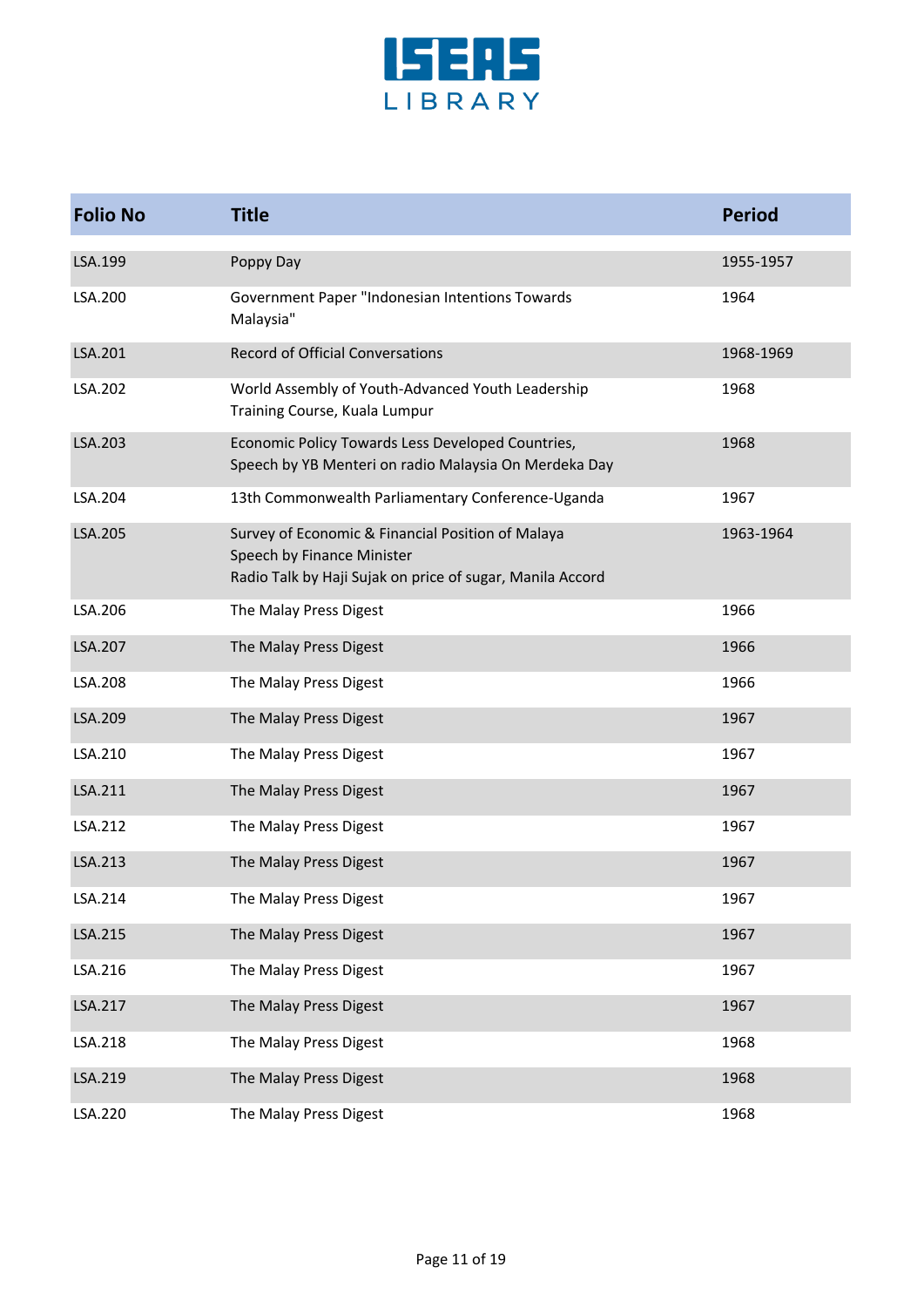

| <b>Folio No</b> | <b>Title</b>                                  | <b>Period</b> |
|-----------------|-----------------------------------------------|---------------|
| LSA.221         | The Malay Press Digest                        | 1968          |
| LSA.222         | The Malay Press Digest                        | 1968          |
| LSA.223         | The Malay Press Digest                        | 1968          |
| LSA.224         | The Malay Press Digest                        | 1968          |
| LSA.225         | The Malay Press Digest                        | 1968          |
| LSA.226         | The Malay Press Digest                        | 1968          |
| LSA.227         | The Malay Press Digest                        | 1968          |
| LSA.228         | The Malay Press Digest                        | 1969          |
| LSA.229         | The Malay Press Digest                        | 1969          |
| LSA.230         | The Malay Press Digest                        | 1969          |
| LSA.231         | The Malay Press Digest                        | 1969          |
| LSA.232         | Chinese & English Newspaper Cuttings          | 1962-1963     |
| LSA.233         | Chinese & English Newspaper Cuttings          | 1962-1963     |
| LSA.234         | Chinese & English Newspaper Cuttings          | 1962-1963     |
| LSA.235         | <b>Chinese Newspaper Cuttings</b>             | 1963          |
| LSA.236         | Chinese & English Newspaper Cuttings          | 1964          |
| LSA.237         | <b>Chinese Newspaper Cuttings</b>             | 1965          |
| LSA.238         | <b>Chinese Newspaper Cuttings</b>             | 1966          |
| LSA.239         | <b>Chinese Newspaper Cuttings</b>             | 1967          |
| LSA.240         | <b>Chinese Newspaper Cuttings</b>             | 1967          |
| LSA.241         | <b>Chinese Newspaper Cuttings</b>             | 1967          |
| LSA.242         | <b>Chinese Newspaper Cuttings</b>             | 1968          |
| LSA.243         | Chinese Press Summary/Digest                  | 1963-1964     |
| LSA.244         | Padi-Buying Co-Operative Krian District Perak | 1961-1962     |
| LSA.245         | English & Malay Newspaper Cuttings            | 1962          |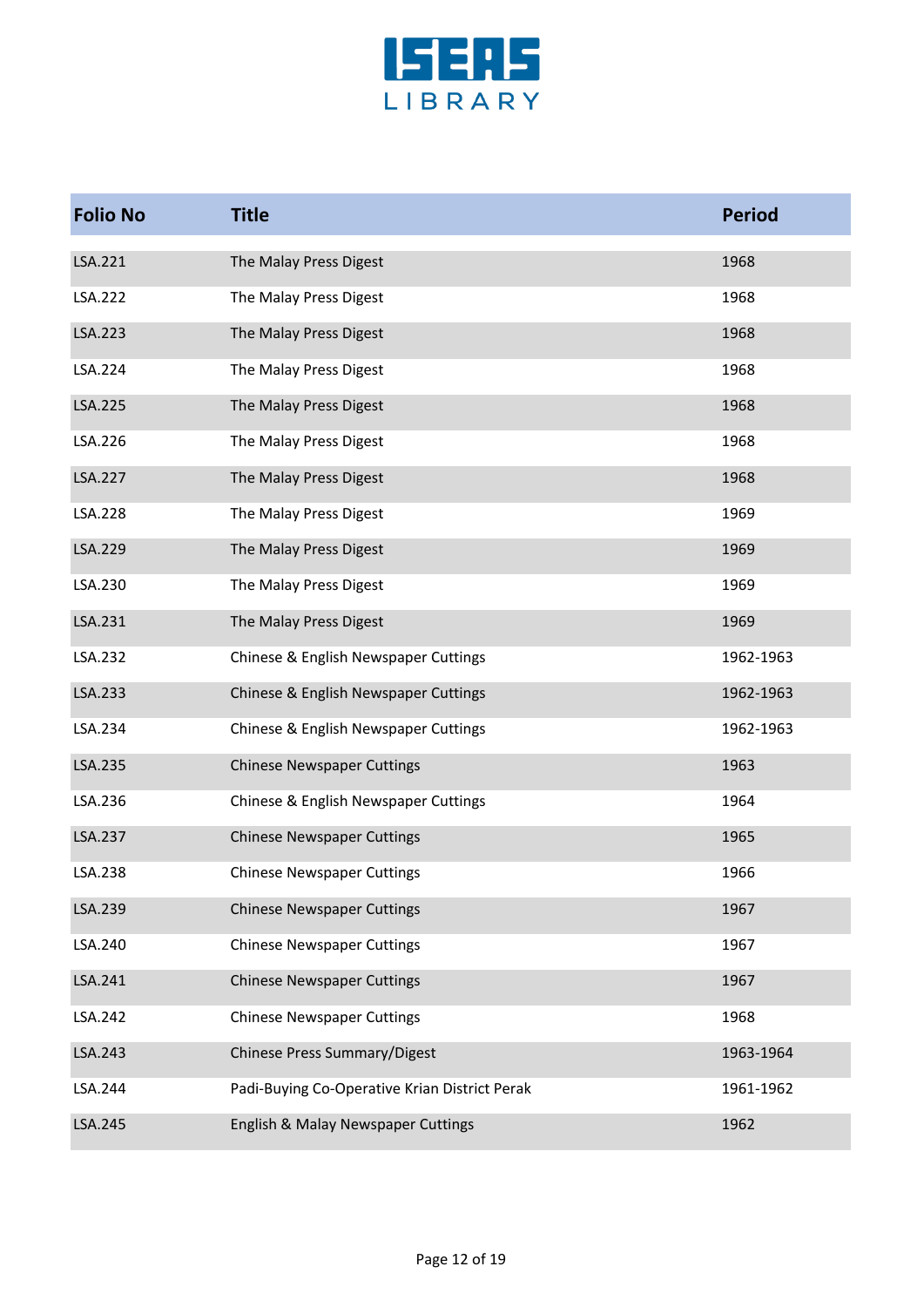

| <b>Folio No</b> | <b>Title</b>                                                                                                                                                      | <b>Period</b> |
|-----------------|-------------------------------------------------------------------------------------------------------------------------------------------------------------------|---------------|
| LSA.246         | English & Malay Newspaper Cuttings                                                                                                                                | 1962-1963     |
| <b>LSA.247</b>  | English & Malay Newspaper Cuttings                                                                                                                                | 1963          |
| LSA.248         | English & Malay Newspaper Cuttings                                                                                                                                | 1963          |
| LSA.249         | English & Malay Newspaper Cuttings                                                                                                                                | 1963          |
| LSA.250         | English & Malay Newspaper Cuttings                                                                                                                                | 1963          |
| LSA.251         | English Newspaper-Made in Malaysia, A Straits Times<br>Special Publication, Straits Times, Malayan Times,<br>Norwegian Newspaper-Dagens Nyheter, The Manila Times | 1963-1964     |
| LSA.252         | English Newspaper Cuttings Election-Federal & State                                                                                                               | 1964          |
| LSA.253         | English Newspaper Cuttings Election-Federal & State                                                                                                               | 1964          |
| LSA.254         | English Newspaper Cuttings-Spore Separation from<br>Malaysia                                                                                                      | 1965          |
| LSA.255         | English Newspaper Cuttings-Spore Separation from<br>Malaysia                                                                                                      | 1965          |
| LSA.256         | <b>English Newspaper Cuttings</b>                                                                                                                                 | 1964-1965     |
| LSA.257         | <b>English Newspaper Cuttings</b>                                                                                                                                 | 1965          |
| LSA.258         | <b>English Newspaper Cuttings</b>                                                                                                                                 | 1965          |
| LSA.259         | <b>English Newspaper Cuttings</b>                                                                                                                                 | 1965          |
| LSA.260         | <b>English Newspaper Cuttings</b>                                                                                                                                 | 1965          |
| LSA.261         | English Newspaper Cuttings-Tin Pact, World Tin Agreement                                                                                                          | 1965          |
| LSA.262         | English Newspaper Cuttings-Sabah & Sarawak                                                                                                                        | 1965-1966     |
| LSA.263         | English Newspaper Cuttings-Sugar                                                                                                                                  | 1965-1968     |
| LSA.264         | English Newspaper Cuttings (Mara-Majlis Amanah Ra'ayat,<br>Bumiputra)                                                                                             | 1965-1968     |
| LSA.265         | English Newspaper Cuttings (NCMM & MMA-National<br>Chamber of Malaysian Manufacturers, Malayan<br>Manufacturers Association)                                      | 1965-1968     |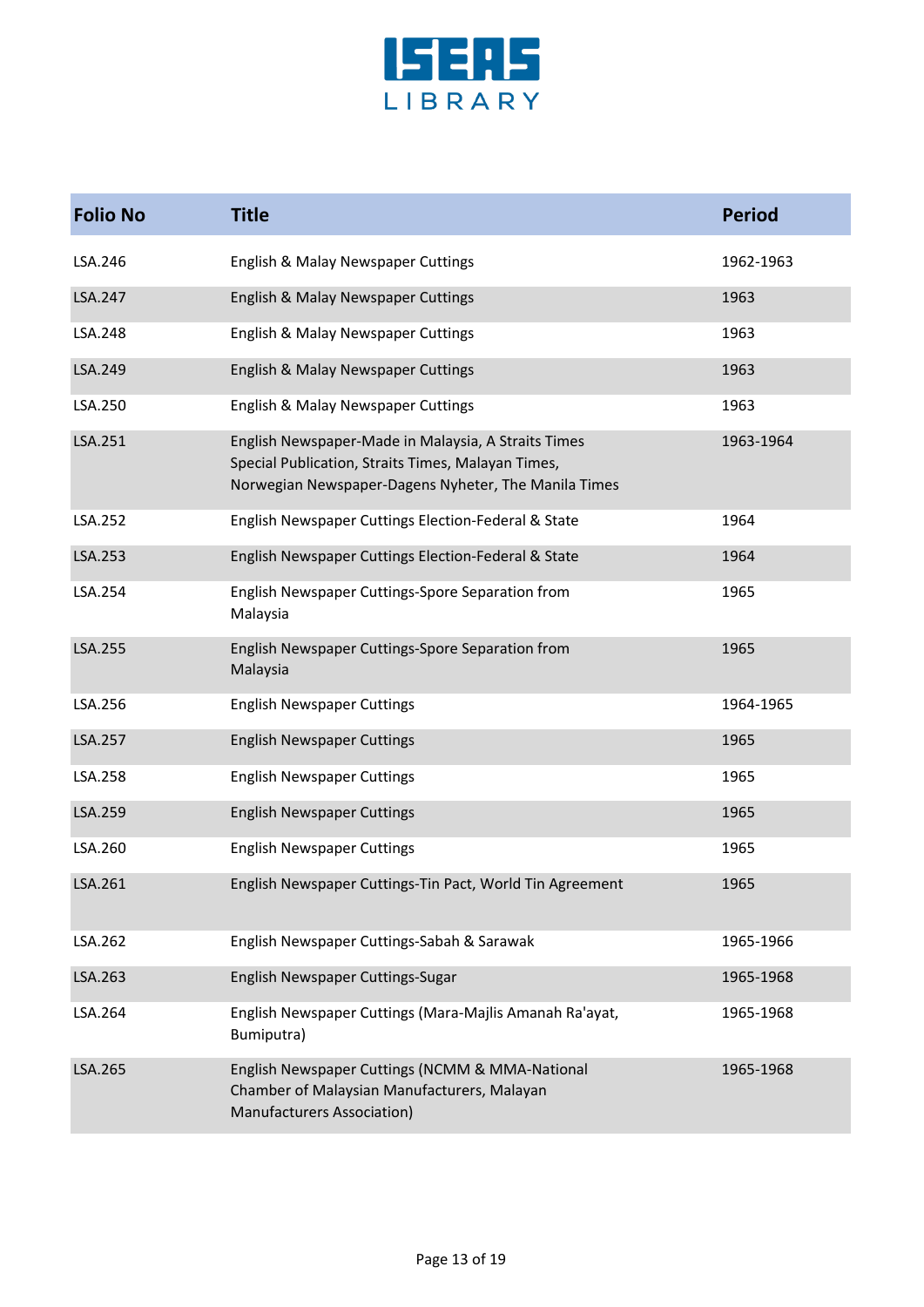

| <b>Folio No</b> | <b>Title</b>                                                       | <b>Period</b> |
|-----------------|--------------------------------------------------------------------|---------------|
| LSA.266         | English Newspaper Cuttings (Singapore & Lee Kuan Yew)              | 1965-1968     |
| LSA.267         | English, Malay & Arabic Newspaper Cuttings (Language)              | 1965          |
| LSA.268         | English, Malay & Arabic Newspaper Cuttings (Language)              | 1966-1968     |
| LSA.269         | English & Malay Newspaper Cuttings (Kilang Kertas-Paper<br>Mill)   | 1965-1967     |
| LSA.270         | <b>English Newspaper Cuttings</b>                                  | 1966          |
| LSA.271         | <b>English Newspaper Cuttings</b>                                  | 1966          |
| LSA.272         | <b>English Newspaper Cuttings</b>                                  | 1966          |
| LSA.273         | <b>English Newspaper Cuttings</b>                                  | 1967          |
| LSA.274         | <b>English Newspaper Cuttings</b>                                  | 1968          |
| LSA.275         | <b>English Newspaper Cuttings</b>                                  | 1969          |
| LSA.276         | English, Malay Newspaper Cuttings                                  | 1964-1965     |
| LSA.277         | English, Malay Newspaper Cuttings                                  | 1965          |
| LSA.278         | English, Malay Newspaper Cuttings                                  | 1965          |
| LSA.279         | <b>Arabic Newpaper Cutting</b>                                     | 1965          |
| LSA.280         | Newspapers- Arabic Newspaper, The Straits Times, The<br>Malay Mail | 1965-1967     |
| LSA.281         | Newspaper Cuttings-English & Malay                                 | 1967          |
| LSA.282         | Newspaper Cuttings (Language) English, Arabic                      | 1966          |
| LSA.283         | Newspaper Cuttings (Language) English, Arabic - Sarawak<br>Crisis  | 1966-1968     |
| LSA.284         | Newspapers - End of Confrontation                                  | 1965-1966     |
| LSA.285         | Newspaper Cuttings - National Productivity Centre                  | 1965-1967     |
| LSA.286         | Newspaper Cuttings - Electricity                                   | 1966-1968     |
| LSA.287         | Newspaper Cuttings - Malayan Troops in Singapore                   | 1966-1968     |
| LSA.288         | Newspaper Cuttings - Bruas by Election                             | 1966          |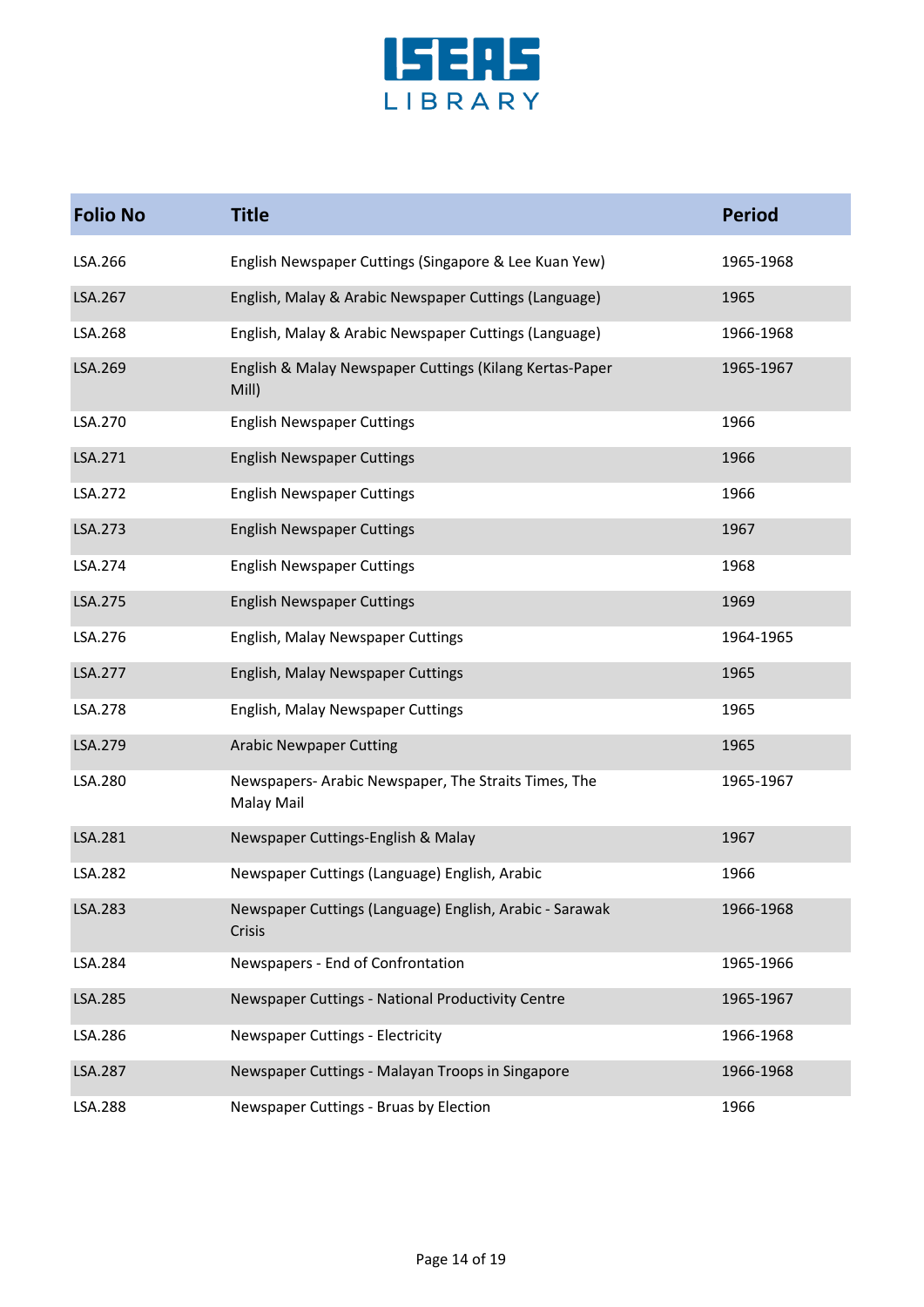

| <b>Folio No</b> | <b>Title</b>                                                             | <b>Period</b> |
|-----------------|--------------------------------------------------------------------------|---------------|
| LSA.289         | Newspaper Cuttings - F.A.M.A.                                            | 1966          |
| LSA.290         | Newspaper Cuttings - MAPA                                                | 1966          |
| LSA.291         | Newspaper Cuttings - Conference Overseas By M.C.I.                       | 1966-1968     |
| LSA.292         | Newspaper Cuttings - Oil Palm                                            | 1966-1967     |
| LSA.293         | Newspaper Cuttings - Talks on Border Security and Piracy                 | 1966-1968     |
| LSA.294         | Newspaper Cuttings - Exchange of Trade Missions with<br>Moscow           | 1966-1968     |
| LSA.295         | Newspaper Cuttings - Post Confrontation                                  | 1966-1967     |
| LSA.296         | Newspaper Cuttings - Trade Fair                                          | 1966-1968     |
| LSA.297         | Newspaper Cuttings - F.A.M.A.                                            | 1966-1967     |
| LSA.298         | Newspaper Cuttings - Splitting the dollar                                | 1966-1967     |
| LSA.299         | Newspaper Cuttings, Standards Institute - Weights and<br><b>Measures</b> | 1966-1967     |
| LSA.300         | Newspaper Cuttings - Parliament Speeches and Bills                       | 1966-1968     |
| LSA.301         | <b>Newspaper Cuttings</b>                                                | 1966          |
| LSA.302         | <b>Newspaper Cuttings</b>                                                | 1966          |
| LSA.303         | Newspaper Cuttings - Barter Trade                                        | 1966-1968     |
| LSA.304         | Newspaper Cuttings - Cement                                              | 1966-1967     |
| LSA.305         | Newspaper Cuttings - National Disaster                                   | 1967          |
| LSA.306         | Newspaper Cuttings - Paper Mill                                          | 1968          |
| LSA.307         | Newspaper Cuttings - Malay Participation in Commerce<br>and Industry     | 1966-1968     |
| LSA.308         | Newspaper Cuttings - Pineapples                                          | 1968          |
| LSA.309         | Newspaper Cuttings - Political Miscellanous                              | 1966-1968     |
| LSA.310         | Newspaper Cuttings - Tourism                                             | 1965-1968     |
| LSA.311         | Newspaper Cuttings - Fragmentation                                       | 1967          |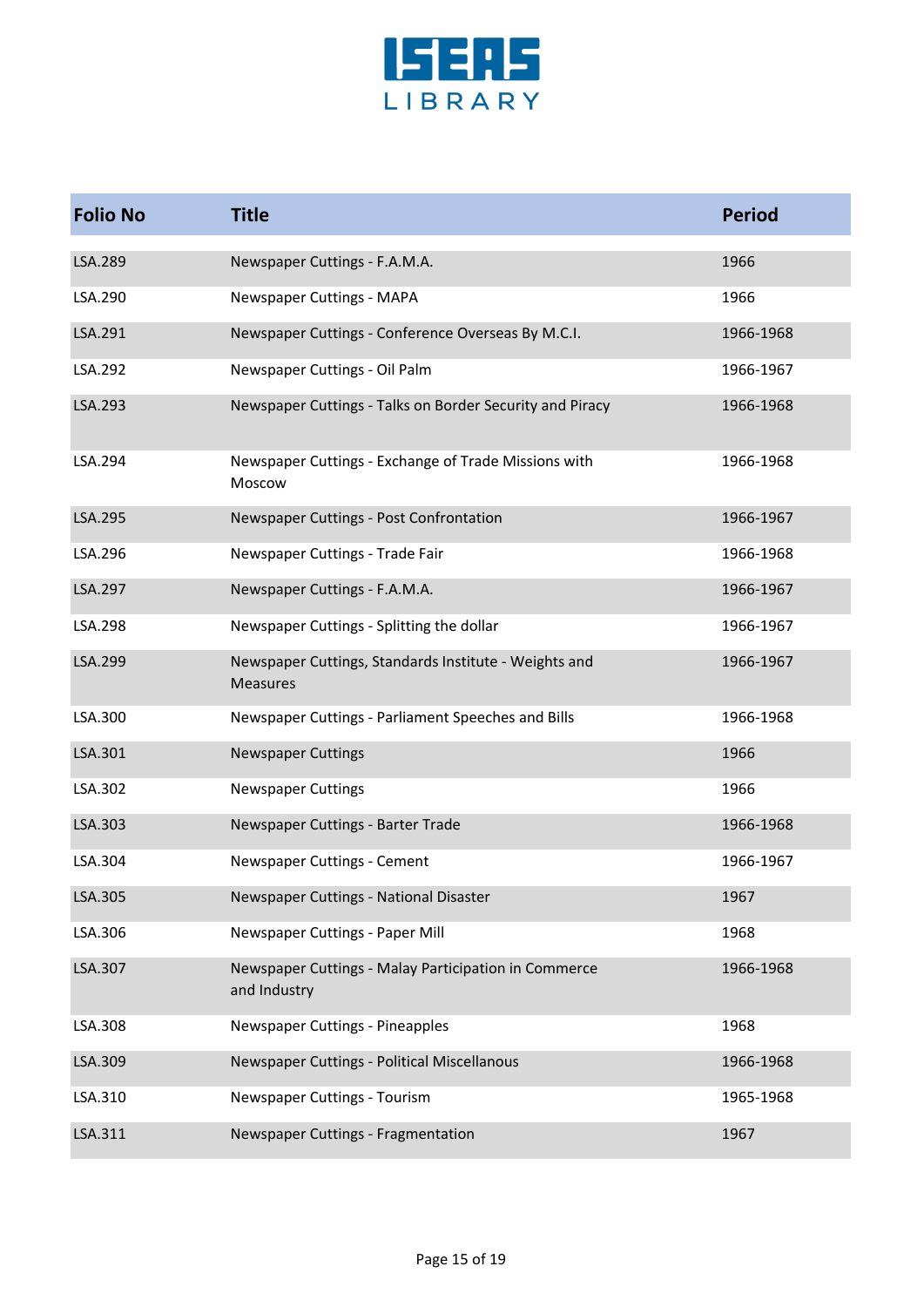

| <b>Folio No</b> | <b>Title</b>                                             | <b>Period</b> |
|-----------------|----------------------------------------------------------|---------------|
| LSA.312         | Newspaper Cuttings - Containerisation                    | 1967          |
| LSA.313         | Newspaper Cuttings - Goodwill Citizens                   | 1967          |
| LSA.314         | Berita Harian Newspaper Cuttings                         | 1965-1968     |
| LSA.315         | <b>Easturn Sun Editorials</b>                            | 1967-1968     |
| LSA.316         | Newspaper Cuttings - ASEAN                               | 1967-1968     |
| LSA.317         | Newspaper Cuttings - Miscellanous                        | 1967-1968     |
| LSA.318         | Newspaper Cuttings - Rubber                              | 1961-1969     |
| LSA.319         | Newspaper Cuttings - Universiti China                    | 1968          |
| LSA.320         | Newspaper Cuttings - University Kebangsaan               | 1968          |
| LSA.321         | Newspaper Cuttings - Language                            | 1968          |
| LSA.322         | <b>Newspaper Cuttings</b>                                | 1968          |
| LSA.323         | Newspaper Cuttings - Miscellanous                        | 1968-1969     |
| LSA.324         | Newspaper Cuttings - ECAFE                               | 1969          |
| LSA.325         | <b>Newspaper Cuttings</b>                                | 1949-1969     |
| LSA.326         | Newspaper - Apollo 11                                    | 1969          |
| LSA.327         | <b>Newspaper Cuttings</b>                                | 1971          |
| LSA.328         | Correspondences & Newspaper Cuttings                     | 1954-1972     |
| LSA.329         | <b>Newspaper Cuttings</b>                                | 1965-1968     |
| LSA.330         | Newspaper Cuttings - Consumers Association               | 1965-1968     |
| LSA.331         | <b>Newspaper Cuttings</b>                                | 1969          |
| LSA.332         | Guardian on M.C.A. Paper                                 | 1966-1969     |
| LSA.333         | Newspaper Cuttings - M.C.A.                              | 1965-1968     |
| LSA.334         | Arabic Newspaper Cuttings - The National<br>Language "B" | 1966-1967     |
| LSA.335         | Malay & Arabic Newspaper Cuttings - Utusan Melayu        | 1969-1970     |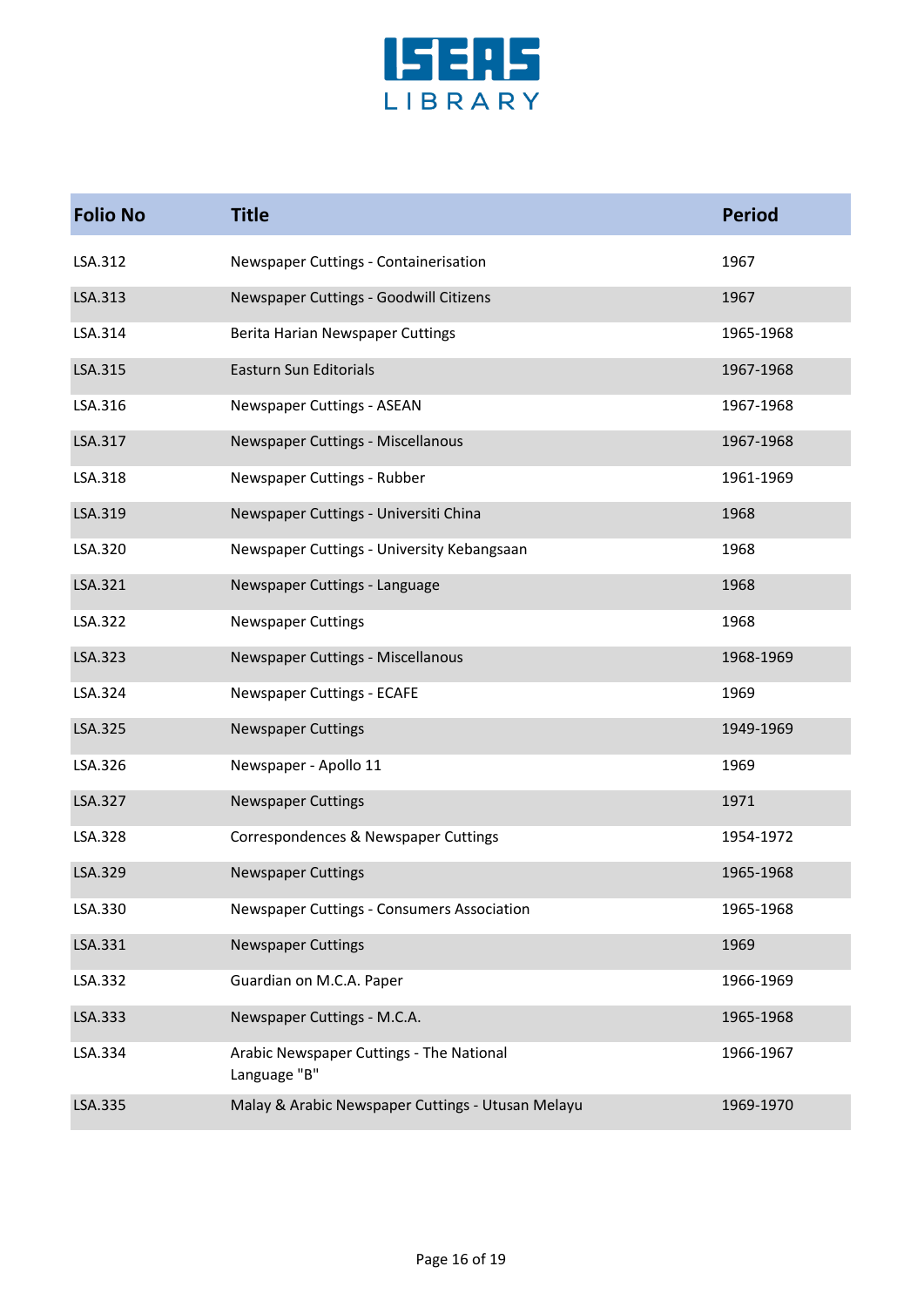

| <b>Folio No</b> | <b>Title</b>                                                               | <b>Period</b> |
|-----------------|----------------------------------------------------------------------------|---------------|
| LSA.336         | Chinese Guardian & Newspaper Cuttings                                      | 1966-1969     |
| LSA.337         | Chinese & Arabic Newspaper Cuttings                                        | 1970-1971     |
| LSA.338         | Chinese Press Cuttings, Political News & Miscellaneous                     | 1965-1966     |
| LSA.339         | Nanyang Monthly KDN 408 & Time Magazine                                    | 1963-1969     |
| LSA.340         | Correspondence on Donations - KL Day Nursery                               | 1964-1965     |
| LSA.341         | Batang Padang Hydro-Electric Scheme                                        | 1968          |
| LSA.342         | Fund Raising, Feeder College - Tunku Abdul Rahman<br>College               | 1968          |
| LSA.343         | <b>Elections Matters</b>                                                   | 1964          |
| LSA.344         | Problems of Chinese Education and the Chinese Language<br>M.C.A.           | 1964-1967     |
| LSA.345         | <b>International Meetings - Lagos</b>                                      | 1965-1969     |
| LSA.346         | Malay & Arabic Newspaper Cuttings - Utusan Melayu and<br>Utusan Zaman      | 1965          |
| LSA.347         | Malay & Arabic Newspaper Cuttings - Utusan Melayu                          | 1967-1968     |
| LSA.348         | Newspaper Cuttings - Tunku Abdul Rahman College,<br>Malaysia and Singapore | 1959-1966     |
| LSA.349         | The Times Newspaper Cuttings - Singapore's Split With<br>Malaysia          | 1965          |
| LSA.350         | Memo - Jabatan Penerangan Malaysia                                         | 1966          |
| LSA.351         | Newspaper cuttings - Taiping, Sabotage on Tasek Industry<br>Estate         | 1966-1968     |
| LSA.352         | Newspaper Clippings - Rent Control                                         | 1967          |
| LSA.353         | Newspaper Clippings - Lim Swee Aun Various News                            | 1963          |
| LSA.354         | Newspaper Clippings - Lim Swee Aun various news                            | 1965-1969     |
| LSA.355         | Newspaper Clippings - Lim Swee Aun various news                            | 1965-1968     |
| LSA.356         | Correspondences on trade                                                   | 1964-1966     |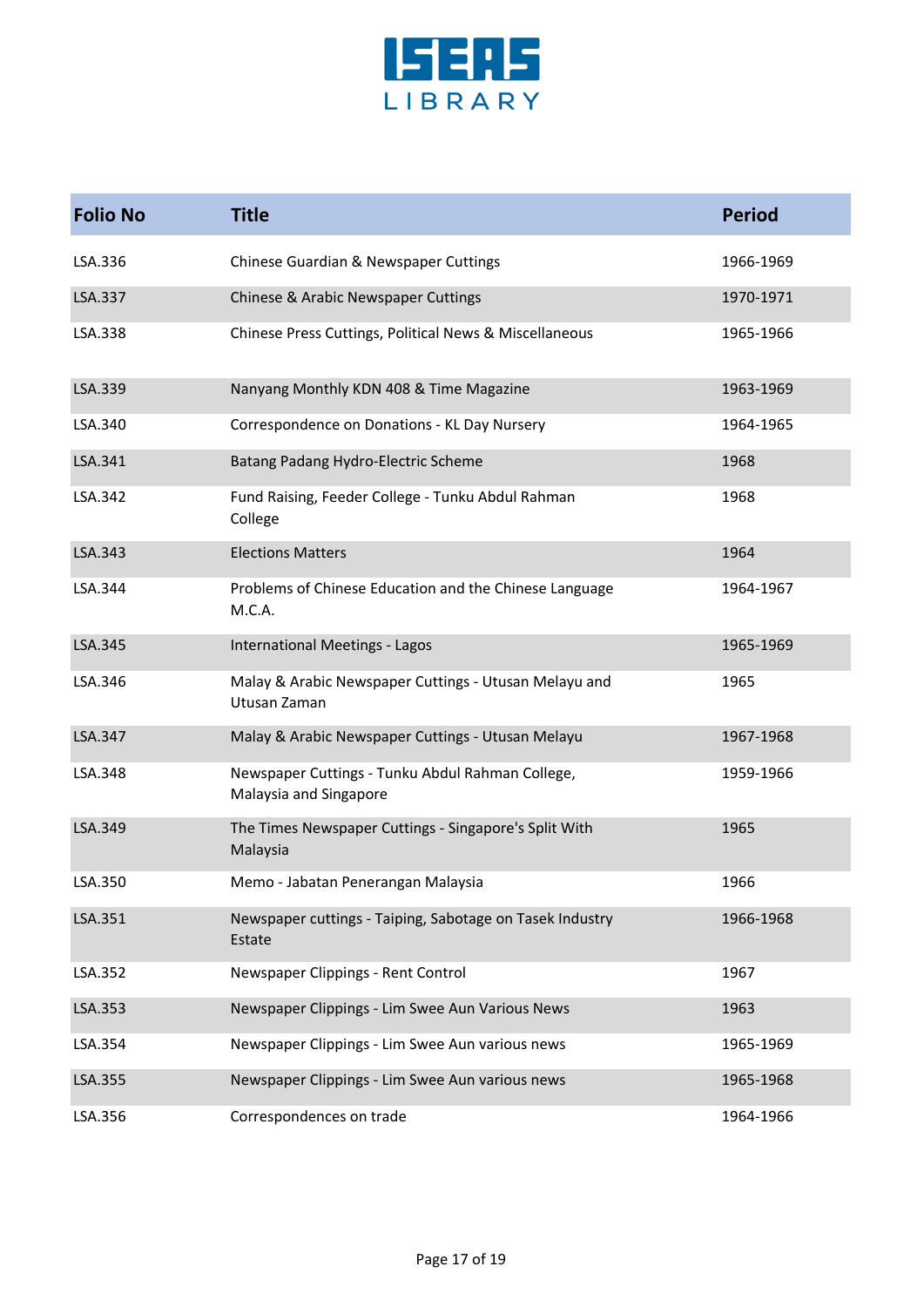

| <b>Folio No</b> | <b>Title</b>                                                                                   | <b>Period</b> |
|-----------------|------------------------------------------------------------------------------------------------|---------------|
| LSA.357         | Correspondences On Relations With Singapore, Indonesia,<br>Malaya. Malayan Chinese Association | 1962-1966     |
| LSA.358         | Correspondences - The Malay Press Digest                                                       | 1967          |
| LSA.359         | Nominations of Candidates for State Election                                                   | 1969          |
| LSA.360         | Nominations of Candidates for Parliamentary Election                                           | 1969          |
| LSA.361         | Newspaper Clippings - English and Chinese Papers                                               | 1963-1965     |
| LSA.362         | Newspaper Clippings - Chinese Papers                                                           | 1966-1967     |
| LSA.363         | Newspaper Clippings - Flood                                                                    | 1971          |
| LSA.364         | Newspaper Clippings - Textile Talks                                                            | 1968          |
| LSA.365         | Newspaper Clippings - China Imports                                                            | 1965-1967     |
| LSA.366         | Newspaper Clippings - Industralization                                                         | 1966          |
| LSA.367         | Newspaper Clippings - Financial between Malaysia and<br><b>Britain</b>                         | 1966-1967     |
| LSA.368         | Newspaper Clippings - Timber Exports                                                           | 1965-1967     |
| LSA.369         | Newspaper Clippings - Economic                                                                 | 1966          |
| LSA.370         | Newspaper Clippings - Trade with Indonesia and Singapore                                       | 1966          |
| LSA.371         | Newspaper Clippings - Trading and Imports                                                      | 1965-1968     |
| LSA.372         | Newspaper Clippings - Industry, Trading                                                        | 1965-1968     |
| LSA.373         | Newspaper Clippings - Trade between Malaysia and<br>Singapore                                  | 1965-1969     |
| LSA.374         | Newspaper clippings - Trading, Imports, Trade Negotiations                                     | 1965-1967     |
| LSA.375         | Malaysian Chinese Association Various Magazines                                                | 1962-1967     |
| LSA.376         | Malaysia Various Magazines                                                                     | Undated       |
| LSA.377         | Malaysia Various Magazines                                                                     | 1963-1968     |
| LSA.378         | Malaysia Various Magazines                                                                     | 1967-1969     |